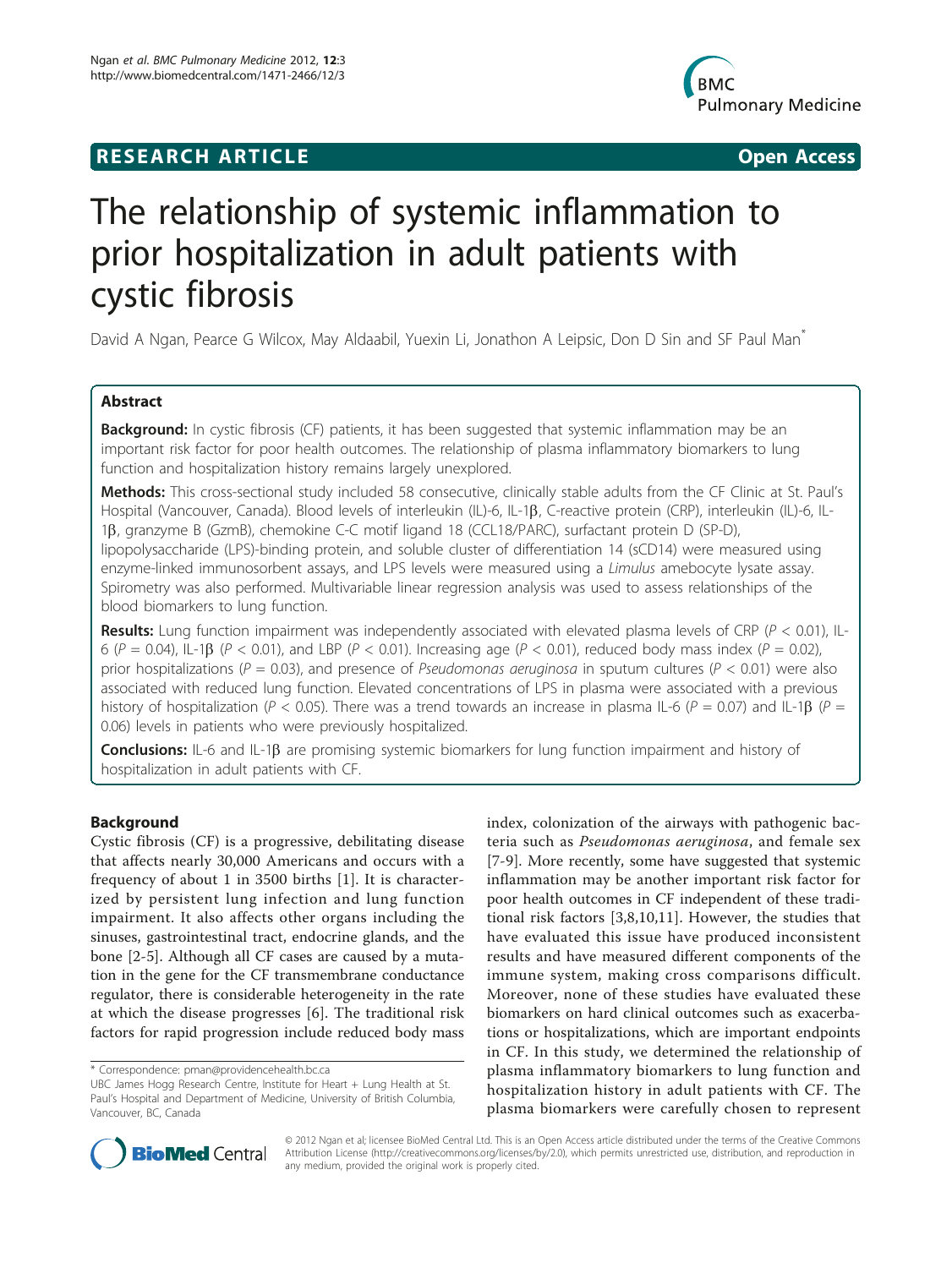innate or adaptive immunity, a by-product of Gramnegative pathogens, or lung-based proteins.

#### Methods

#### Study Population and Blood Collection

We enrolled 58 consecutive adult patients from the Cystic Fibrosis (CF) Clinic at St. Paul's Hospital (Vancouver, British Columbia, Canada) between April and December 2009, who were clinically stable at the time of assessment. For inclusion, patients had to have one or more clinical features consistent with the CF phenotype [\[12](#page-6-0)] as well as a genotype with two identifiable disease-causing CF transmembrane conductance regulator (CFTR) mutations and sweat chloride measurements greater than 60 mmol/L on two occasions. Patients who had an exacerbation within the previous 4 weeks were excluded from the study. This study was conducted with the approval of the University of British Columbia - Providence Health Care Research Ethics Board (UBC-PHC REB). Following informed consent, we collected venous blood samples and performed spirometry using standard techniques, in accordance with guidelines from the American Thoracic Society [[13\]](#page-6-0). Demographic and clinical data were obtained by chart review.

#### Clinical Information

The subjects' infection status was determined by microbial review within the preceding 3 years of study entry. Those who had at least one sputum culture positive of Pseudomonas aeruginosa were considered to be infected by this organism. We also performed chart review and retrieved data from the hospital database to determine whether the patients had a hospitalization for CF exacerbation in the previous 5 years.

#### Biomarker Assays

Plasma was prepared from the collected blood samples and a select number of circulating inflammatory proteins were measured using high-sensitivity enzymelinked immunosorbent assay (ELISA) kits that were commercially available. These included interleukin (IL)- 6 and IL-1b (R&D Systems, Minneapolis, MN), cytokines involved in the early phase inflammatory response; C-reactive protein (CRP; R&D Systems), an acute phase response protein; granzyme B (GzmB; eBioscience, San Diego, CA), a protein involved in adaptive immunity; chemokine C-C motif ligand 18/pulmonary and activation-regulated chemokine (CCL18/PARC; R&D Systems) and surfactant protein D (SP-D; Biovendor, Brno, Czech Republic), pneumo-proteins (i.e. proteins synthesized predominantly in the lungs) [[14,15\]](#page-6-0); and LPS-binding protein (LBP; Hycult Biotech, Uden, The Netherlands) and soluble cluster of differentiation 14 (sCD14; R&D Systems), proteins involved in lipopolysaccharide (LPS)

signalling. The coefficients of variation for these kits were 7.4%, 12.3%, 3.1%, 5.8%, 1.2%, 2.2%, 1.7%, and 5.9% respectively, and the lower detection limits were 0.039 pg/mL, 0.057 pg/mL, 0.010 ng/mL, 0.2 pg/mL, 0.01 ng/ mL, and 0.2 ng/mL, 4.4 ng/mL, and 0.125 ng/mL respectively. LPS levels were measured using a commercially-available kinetic chromogenic Limulus amebocyte lysate (LAL) assay kit (Lonza Walkersville, Walkersville, MD) following plasma dilution and heat inactivation pre-treatment steps to diminish interference from plasma proteins. The coefficient of variation for the assay was 2.2%, and the lower detection limit was 0.5 pg/mL. Of these biomarker assays, only the IL-1 $\beta$  ELISA had samples with values below the limit of detection (18 undetectable out of 58 samples, or 31%). In plasma samples, the manufacturers' reported ranges for IL-6, IL-1b, CRP, GzmB, and sCD14 measurements in healthy volunteers were 0.428 to 8.8 pg/mL, non-detectable to 0.452 pg/mL, 104 to 4185 ng/mL, 0.8 to 24.1 pg/mL, and 1200 to 3100 ng/mL, respectively. Reference ranges were not available for CCL18/PARC, SP-D, LBP, and LPS, and the dynamic ranges of these assays were 7.8 to 500 pg/mL, 1.56 to 100 ng/mL, 4.4 to 50 ng/mL, and 0.5 to 500 pg/mL, respectively.

#### Statistical Analysis

Data for the biomarker measurements were analyzed after natural log transformation due to their skewed distribution, and values below the limit of detection were assigned the value of the lower detection limit for the particular kit. The relationships of the biomarkers to lung function (FEV<sub>1</sub> as a percentage of predicted) and to each other were assessed using linear regression. Multivariable linear regression analysis was performed to assess the role of possible confounding factors such as age, sex, and pseudomonal status. Plasma biomarker levels were compared between those who did and did not experience a hospitalization in the past using a Student's t-test for independent samples. Fisher's exact test was used to analyze categorical data. The independent relationship of plasma biomarkers to  $FEV<sub>1%</sub>$  predicted was ascertained using multiple regression analysis. To ensure parsimony and enhance the robustness of the model, we used a stepwise approach to select only those covariates that significantly impacted on the relationship (the significance level for entering,  $P \le 0.05$  and the significance level for stay,  $P \leq 0.05$ ). To facilitate interpretation and cross-comparisons of beta-coefficients of plasma biomarkers from the regression model, we standardized the beta-coefficients to their standard deviation. Thus, the beta-coefficients are presented per 1 SD increase in the plasma biomarker expression. P-values less than 0.05 were considered significant (two-tailed test). All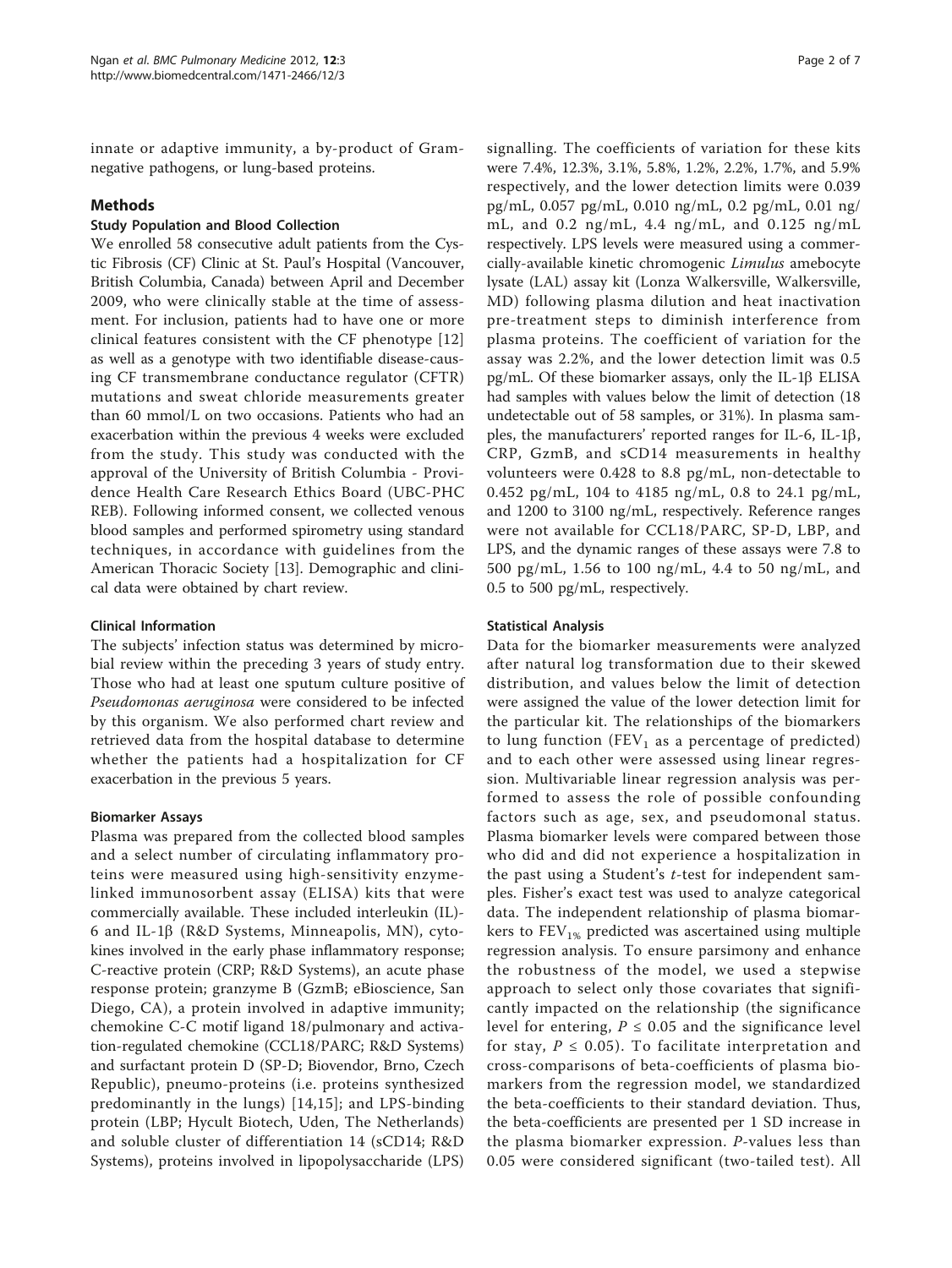analyses were conducted using SAS (Carey, N.C.) version 9.1.

#### Results

## Patient Demographics

The age of the study subjects ranged from 18 to 61 years (Table 1). The baseline clinical characteristics of the study subjects are summarized in Table 1 in two groups based on the median value of  $FEV_{1%}$  predicted. Greater mean age, reduced BMI, hospitalizations in the previous 5 years, and presence of Pseudomonas aeruginosa in sputum cultures were all significantly associated with below-median  $FEV_{1%}$  predicted values. Of the 58 subjects, 21 had been hospitalized (36% of total) and 37 had not. 42 of the subjects were classified as Pseudomonas+ based on sputum microbiology (72.41% of total) and 16 were Pseudomonas-. A greater portion of patients with below-median  $FEV_{1%}$  predicted values had been administered Azithromycin and Tobramycin versus patients with above-median  $FEV_{1%}$  predicted values.

## Systemic Inflammation and Lung Function

CRP, IL-6, IL-1 $\beta$ , and LBP were significantly correlated with lung function impairment in both univariable and multivariable analysis (Table [2\)](#page-3-0). LPS was significantly related to  $FEV<sub>1</sub>$  only in the multivariable analysis. The use of standardized beta-coefficient (i.e. the change in  $FEV<sub>1</sub>%$  predicted per 1 standard deviation increase in the plasma concentrations of the biomarker) allows for comparison of the beta-coefficients across biomarkers. CRP had the highest standardized beta-coefficient,

Table 1 Patient demographics and clinical characteristics

followed by LBP, IL-6 and IL-1 $\beta$ , suggesting that CRP is most strongly associated with  $FEV<sub>1</sub>$ . Geometric mean plasma levels of IL-6, IL-1 $\beta$ , CRP, and LBP of patients with below-median  $FEV_{1%}$  predicted values were 3.0 pg/ mL, 0.21 pg/mL, 4.6 μg/mL, and 33.2 μg/mL, respectively. These were all significantly higher than in patients with above-median  $FEV_{1%}$  predicted values (1.6) pg/mL, 0.12 pg/mL, 2.0 μg/mL, and 22.9 μg/mL, respectively) (Figure [1](#page-4-0)). The geometric mean plasma level of GzmB was significantly lower in patients with belowmedian  $FEV_{1%}$  predicted values (71.6 pg/mL) compared to those with above-median  $FEV_{1%}$  predicted values (166.3 pg/mL).

## Circulating Systemic Inflammatory Biomarkers and Hospitalization History

The geometric mean plasma levels of IL-6, IL-1 $\beta$ , and LPS of hospitalized CF subjects were 3.6 pg/mL, 0.19 pg/mL, and 1.3 ng/mL, respectively. These were all significantly higher than in non-hospitalized subjects (1.7 pg/mL, 0.10 pg/mL, and 0.97 ng/mL, respectively) (Table [3\)](#page-5-0). After adjustment for  $FEV_{1%}$  predicted, BMI and pseudomonal status in sputum, the relationships weakened (Table [3\)](#page-5-0). There was a significant association between plasma IL-6 levels and IL-1 $\beta$  levels (Figure [2](#page-5-0)). Geometric mean plasma concentrations of CRP, GzmB, CCL18, SP-D, LBP, and sCD14 did not significantly differ between the previously hospitalized and non-hospita-lized groups (Table [3](#page-5-0)). The c-statistic of  $FEV_1$ , BMI and pseudomonal status together was 0.797. There was a modest improvement in the c-statistic by adding IL-6, IL-1 $\beta$ , or LPS (0.837, 0.828, and 0.841, respectively).

|                                 | <b>Total</b><br>$(n = 58)$ | $FEV1%$ predicted<br>$\geq$ median<br>$(n = 29)$ | $FEV1%$ predicted<br>$<$ median<br>$(n = 29)$ | P-value                  |
|---------------------------------|----------------------------|--------------------------------------------------|-----------------------------------------------|--------------------------|
| Age, years range                | $18 - 61$                  | $18 - 49$                                        | $19 - 61$                                     | < 0.01                   |
| Sex, male n (%)                 | 34 (58.62)                 | 18(62.1)                                         | 16(55.2)                                      | 0.79                     |
| BMI, kg/m <sup>2</sup> $\pm$ SD | $23.24 \pm 3.25$           | $24.2 \pm 3.4$                                   | $22.3 \pm 2.9$                                | 0.02                     |
| $FEV_1$ , % predicted $\pm$ SD  | $71.93 \pm 24.80$          | $92.9 \pm 12.9$                                  | $51.0 \pm 13.2$                               | $\overline{\phantom{a}}$ |
| Current medications             |                            |                                                  |                                               |                          |
| Azithromycin, n (%)             | 18 (31.03)                 | 3(10.3)                                          | 15(51.7)                                      | < 0.01                   |
| Ciprofloxacin, n (%)            | 2(3.45)                    | 1(3.4)                                           | 1(3.4)                                        | 1.00                     |
| Dornase alfa, n (%)             | 24 (41.38)                 | 11(37.9)                                         | 13 (44.8)                                     | 0.79                     |
| Ibuprofen, n (%)                | 2(3.45)                    | 2(6.9)                                           | 0(0)                                          | 0.49                     |
| Prednisone, n (%)               | 0(0)                       | 0(0)                                             | 0(0)                                          | $\overline{\phantom{a}}$ |
| Tobramycin, n (%)               | 13 (22.41)                 | 2(6.9)                                           | 11(37.9)                                      | 0.01                     |
| Inhaled steroids, n (%)         | 37 (63.79)                 | 15(51.7)                                         | 22(75.9)                                      | 0.10                     |
| Diabetes, n (%)                 | 22 (37.93)                 | 10(34.5)                                         | 12(41.4)                                      | 0.79                     |
| Hospitalization, n (%)          | 21(36.2)                   | 6(20.7)                                          | 15(51.7)                                      | 0.03                     |
| Pseudomonas, n (%)              | 42 (72.41)                 | 15(51.7)                                         | 27 (93.1)                                     | < 0.01                   |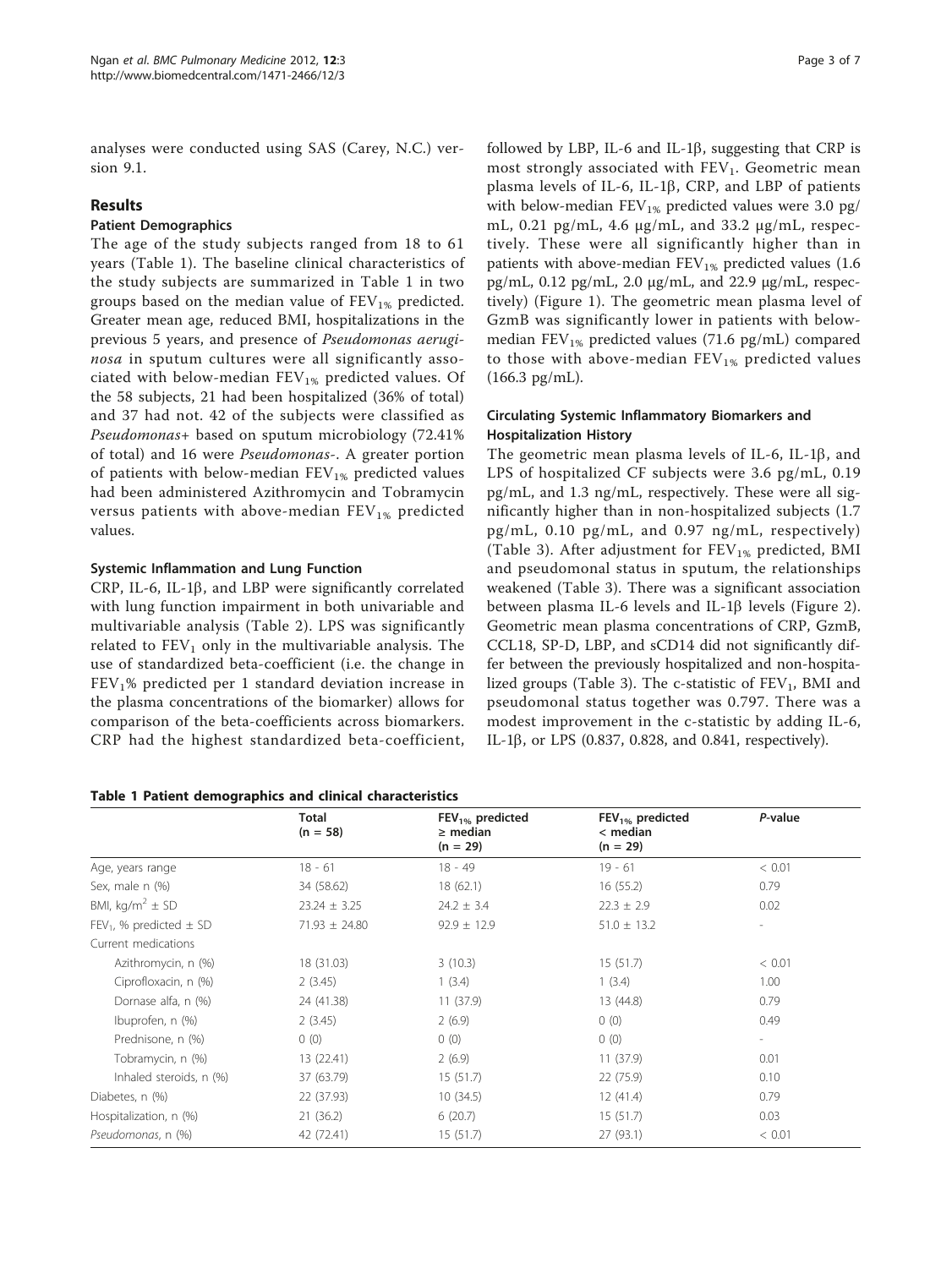|                      | Unadjusted        |         | Adjusted*         |         | <b>Standardized Beta-Coefficient</b><br>(per 1 SD increase in the levels of biomarker) |
|----------------------|-------------------|---------|-------------------|---------|----------------------------------------------------------------------------------------|
| <b>Biomarker</b>     | $\beta \pm SE$    | P-value | $\beta \pm SE$    | P-value |                                                                                        |
| CRP, mg/L            | $-10.61 \pm 2.65$ | < 0.01  | $-7.04 \pm 1.98$  | < 0.01  | $-0.3134$                                                                              |
| $IL-6$ , pg/m $L$    | $-10.72 \pm 3.11$ | < 0.01  | $-5.53 \pm 2.66$  | 0.04    | $-0.2159$                                                                              |
| IL-1 $\beta$ , pg/mL | $-6.97 \pm 3.36$  | 0.04    | $-4.65 \pm 2.67$  | < 0.01  | $-0.1784$                                                                              |
| SP-D, µg/mL          | $-17.70 \pm 7.95$ | 0.03    | $-9.83 \pm 5.93$  | 0.10    | $-0.1584$                                                                              |
| CCL18, pg/mL         | $-6.33 \pm 5.93$  | 0.29    | $-3.01 \pm 4.23$  | 0.48    | $-0.0672$                                                                              |
| GzmB, pg/mL          | $4.09 \pm 2.27$   | 0.08    | $-0.33 \pm 1.89$  | 0.86    | $-0.0187$                                                                              |
| LPS, pg/mL           | $1.07 \pm 7.44$   | 0.89    | $13.30 \pm 5.41$  | 0.02    | 0.0239                                                                                 |
| sCD14, µg/mL         | $1.88 \pm 9.67$   | 0.85    | $-10.26 \pm 6.96$ | 0.15    | $-0.1414$                                                                              |
| $LBP$ , $\mu q/mL$   | $-22.28 \pm 6.63$ | < 0.01  | $-16.02 + 4.74$   | < 0.01  | $-0.2946$                                                                              |

<span id="page-3-0"></span>Table 2 Relationship between  $FEV<sub>1</sub>$  percent predicted and biomarkers in CF subjects per 1 log increase in the biomarkers ( $n = 58$ )

\* Adjusted for age, pseudomonal status, and history of hospitalization, which were significantly related to reduced lung function

## **Discussion**

This was a unique study investigating the relationship of systemic inflammation to lung function impairment and hospitalization history among clinically stable CF patients. This study produced several important findings. First, biomarkers that are related to innate immunity or early acute phase reactants such as IL-6, IL-1 $\beta$ , CRP, and LBP were significantly associated with reduced lung function in CF patients independent of age, pseudomonal status, or history of hospitalization, suggesting that systemic inflammation is an independent risk factor for disease progression in CF. The directionality of the relationship is uncertain. Thus, it remains unknown whether the rise in these biomarkers is the result or the cause of impaired lung function. Our data extend the findings of a previous study that examined a cohort of adult CF patients aged 30 years or greater. Levy et al. found an association between lower  $FEV<sub>1</sub>$  percent predicted and higher serum CRP levels, but they did not adjust for sex or pseudomonal status of the patients, and the study cohort was limited to an older population [[11\]](#page-6-0). Furthermore, their retrospective study design prevented them from obtaining serum samples and performing pulmonary function tests within a close proximity of time. While our current study did not make comparisons to healthy controls, previous studies have found that median plasma or serum concentrations of IL-6, IL-1 $\beta$ , IL-1 receptor antagonist (IRAP) [[16\]](#page-6-0), neutrophil granule proteins, and CRP [[17\]](#page-6-0) were higher in CF patients versus healthy subjects. Collectively, the use of plasma markers of systemic inflammation, especially IL-6 and CRP, provides additional indicators of clinical status and may add to our understanding of the relationship between inflammation and the severity of lung disease in CF patients.

Second, in addition to the traditional factors such as reduced BMI, poor lung function as measured by  $FEV<sub>1</sub>$  percent predicted, and presence of Pseudomonas aeruginosa in sputum cultures, we found that plasma levels of two early phase inflammatory cytokines, IL-6 and IL-1b, were significantly associated with prior hospitalization in patients with CF, independent of the traditional factors. However, there was no significant relationship of GzmB, a marker of adaptive immunity, lung-based proteins such as CCL18/PARC and SP-D, or acute-phase reactants such as CRP, LBP, and sCD14 [[18\]](#page-6-0) with hospitalization history. Together, these data suggest that early phase inflammatory cytokines may be good candidate plasma biomarkers of health outcomes in CF.

Our third important finding was that plasma LPS derived from Gram-negative bacteria is significantly higher in those who were previously hospitalized for a CF exacerbation than those who were not. LPS is an immunologically active antigen, which can cause an intense inflammatory process in the lung and elsewhere. Its presence in the systemic circulation may enhance the systemic inflammatory response in CF, as previously seen in a murine model [[19\]](#page-6-0). We postulate that some of the LPS expression in the systemic circulation may be derived from the lungs through a process called translocation. It is conceivable that the diseased respiratory tract in CF may facilitate translocation of bacterial components or pro-inflammatory cytokines from the lungs to the systemic circulation where it incites an inflammatory response. This biological plausibility is supported by a study in rabbits where it was shown that it is physically possible for LPS to undergo pulmonary-to-systemic translocation under certain conditions, specifically in mechanical ventilation strategies [\[20](#page-6-0)]. While our methods did not allow us to determine the originating source of plasma LPS, we speculate that the LPS we measured is likely derived from P. aeruginosa in the lungs or other Gram-negative, CF-related bacteria. Future studies will be needed to test this hypothesis.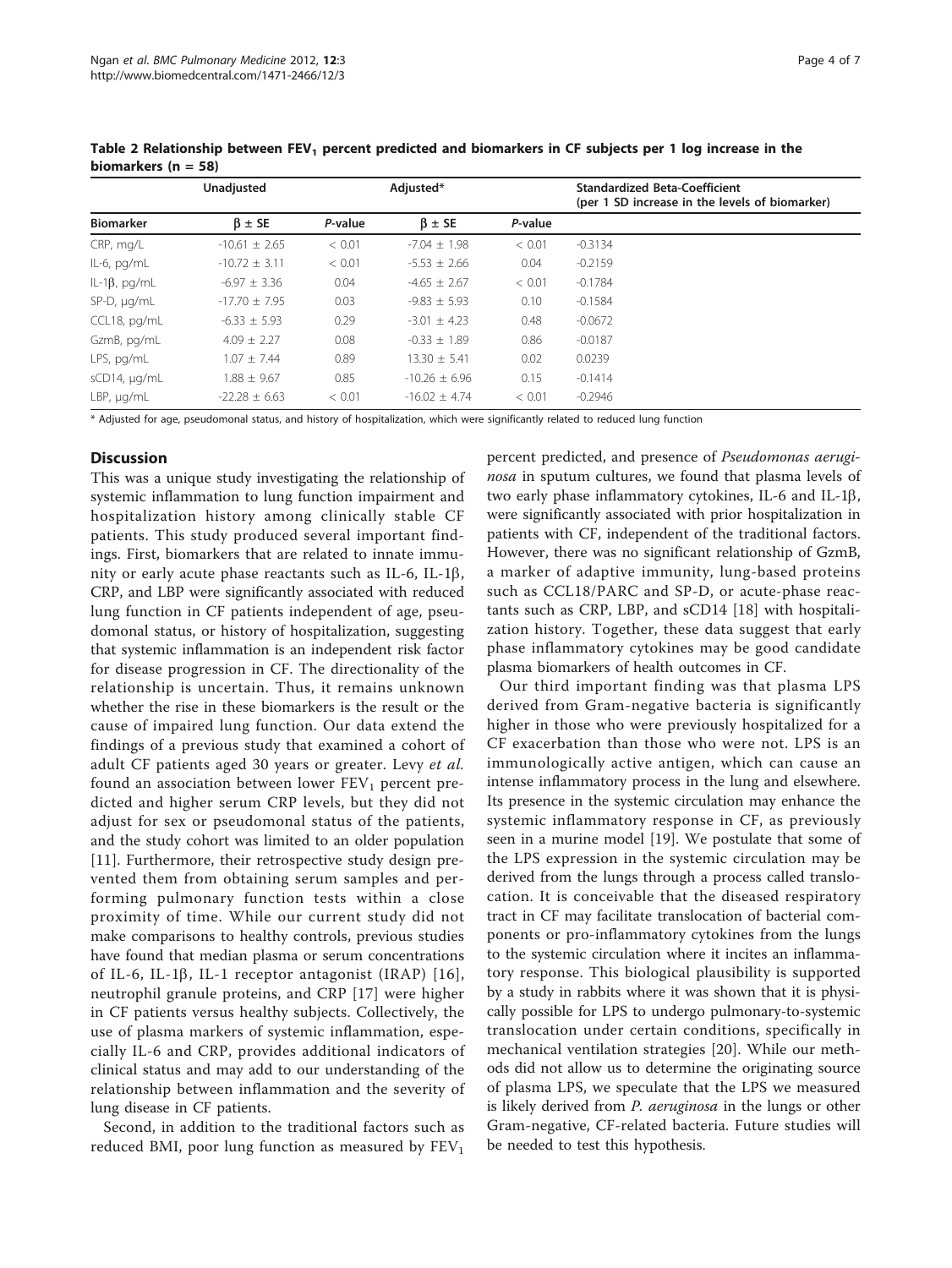<span id="page-4-0"></span>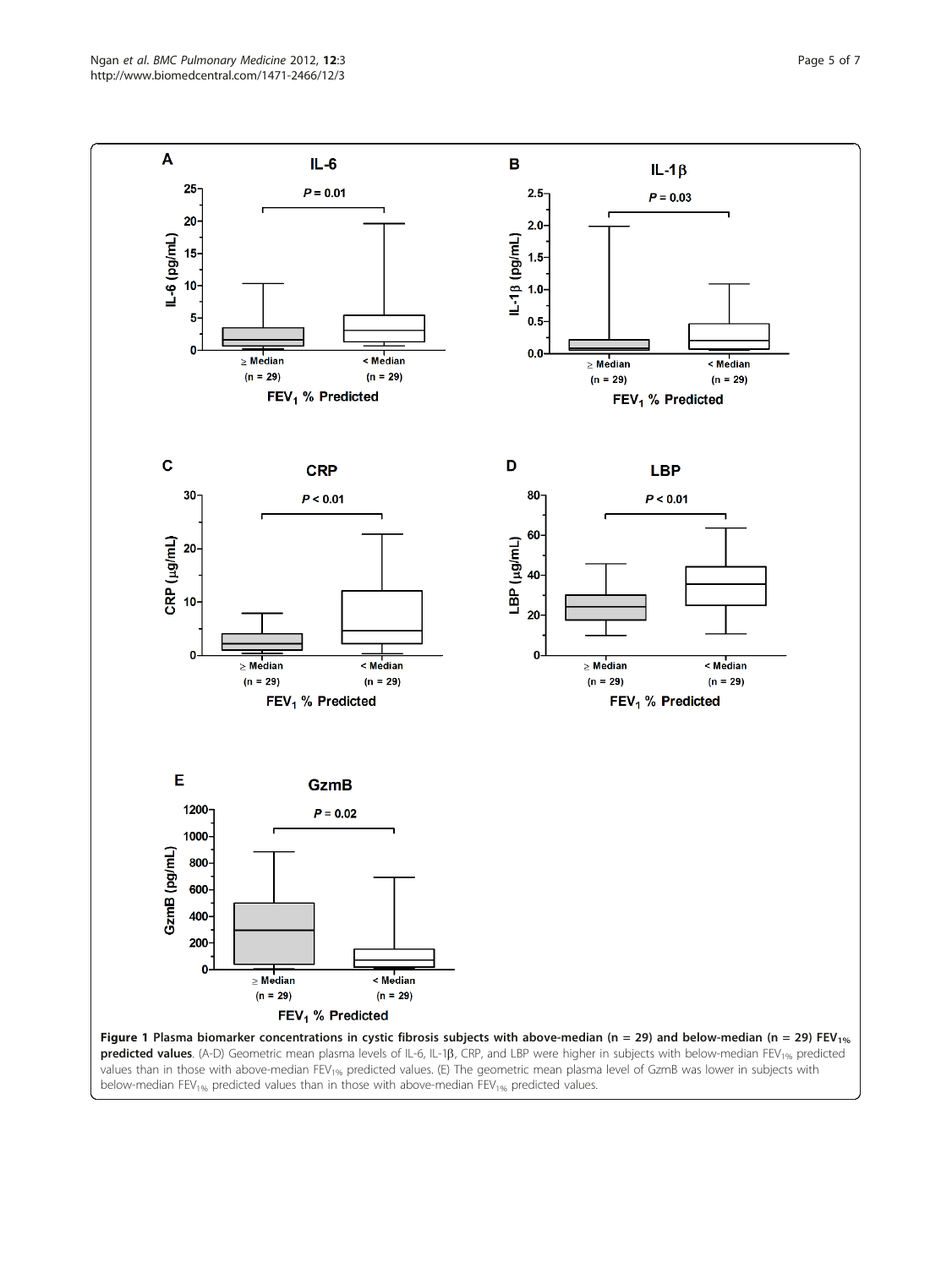| <b>Biomarker</b>    | Total<br>$(n = 58)^{*}$ | Previously hospitalized<br>$(n = 21)^{*}$ | Not previously hospitalized<br>$(n = 37)^{*}$ | P-value | Adjusted P-value <sup>†</sup> | c-statistics |
|---------------------|-------------------------|-------------------------------------------|-----------------------------------------------|---------|-------------------------------|--------------|
| CRP, µg/mL          | 3.0<br>(1.5, 6.1)       | 3.5<br>(2.0, 8.0)                         | 2.8<br>(1.3, 5.6)                             | 0.50    | 0.51                          | 0.795        |
| IL-6, pg/mL         | 2.2<br>(1.1, 4.2)       | 3.6<br>(2.8, 5.8)                         | 1.7<br>(1.0, 3.1)                             | < 0.01  | 0.07                          | 0.837        |
| $IL-1\beta$ , pg/mL | 0.16<br>(0.06, 0.29)    | 0.19<br>(0.06, 0.50)                      | 0.10<br>(0.06, 0.20)                          | < 0.01  | 0.06                          | 0.828        |
| SP-D, ng/mL         | 84.3<br>(64.0, 112.3)   | 87.5<br>(75.3, 106.1)                     | 82.6<br>(63.7, 113.2)                         | 0.60    | 0.26                          | 0.804        |
| CCL18, ng/mL        | 59.5<br>(41.4, 75.3)    | 60.1<br>(38.7, 73.5)                      | 59.2<br>(44.5, 75.9)                          | 0.92    | 0.92                          | 0.797        |
| GzmB, pg/ml         | 109.2<br>(25.5, 389.8)  | 90.7<br>(25.4, 384.9)                     | 121.2<br>(26.2, 389.8)                        | 0.46    | 0.83                          | 0.792        |
| LPS, ng/mL          | 1.1<br>(0.9, 1.3)       | 1.3<br>(1.0, 1.4)                         | 1.0<br>(0.8, 1.3)                             | 0.01    | 0.04                          | 0.841        |
| sCD14, µg/mL        | 1.1<br>(0.9, 1.3)       | 1.1<br>(1.0, 1.3)                         | 1.1<br>(0.8, 1.3)                             | 0.89    | 0.49                          | 0.789        |
| $LBP$ , $\mu q/mL$  | 27.6<br>(22.0, 39.9)    | 30.8<br>(23.7, 41.2)                      | 25.9<br>(18.8, 35.7)                          | 0.17    | 0.79                          | 0.781        |

<span id="page-5-0"></span>Table 3 Geometric means (and interquartile ranges) of biomarkers in CF patients who were and were not previously hospitalized

 $*$  Data are presented as geometric mean (25<sup>th</sup>, 75<sup>th</sup> percentile)

 $^+$  Adjusted for FEV<sub>1%</sub> predicted, BMI, and pseudomonal status, which collectively had a c-statistic (or area under the curve) value of 0.797

There were important limitations to our study. This is a cross-sectional study, which precludes firm conclusions on causality or directionality of the relationship. While we postulate that systemic inflammation drives disease progression, it is entirely possible that disease progression is responsible for systemic inflammation, and a comprehensive prospective longitudinal study would be needed to address this issue. Longitudinal data may also provide insight into plasma biomarker profiles during acute exacerbations and following antibiotic treatment. Additionally, we did not measure other proinflammatory biomarkers such as TNF- $\alpha$  and IL-8 or



those with known anti-inflammatory effects such as IL-10, which has been shown in a mouse model to reduce the inflammatory response to Pseudomonas aeruginosa [[21\]](#page-6-0). Future investigation into these regulators of the inflammatory response could provide a clearer picture of the complex interactions involved that lead from excessive inflammation to disease progression.

#### Conclusions

Notwithstanding the limitations, we found that more intense systemic inflammation, mediated by the innate immune system, is associated with prior CF hospitalizations and with lung function impairment in CF. IL-6 and IL-1 $\beta$ , in particular, are promising systemic biomarkers for disease progression and hospitalization in CF. A large prospective study testing these promising biomarkers would be of great value in determining their usefulness as a clinical tool in managing patients with CF.

#### Acknowledgements

The authors acknowledge the assistance of Cystic Fibrosis Clinic study coordinators Vincent Zenarosa and Wen Wang for recruitment of subjects in this study as well as for blood collection. This work is supported by the Canadian Institutes of Health Research.

#### Authors' contributions

DAN carried out the immunoassays, contributed to the acquisition and interpretation of the data, performed statistical analysis, and drafted the manuscript for important intellectual content; PGW participated in the design of the study and contributed to the acquisition and interpretation of the data; MA contributed to the acquisition and interpretation of the data; YL contributed to the acquisition of the data; JAL participated in the design of the study and contributed to the acquisition and interpretation of the data; DDS participated in the design of the study, performed statistical